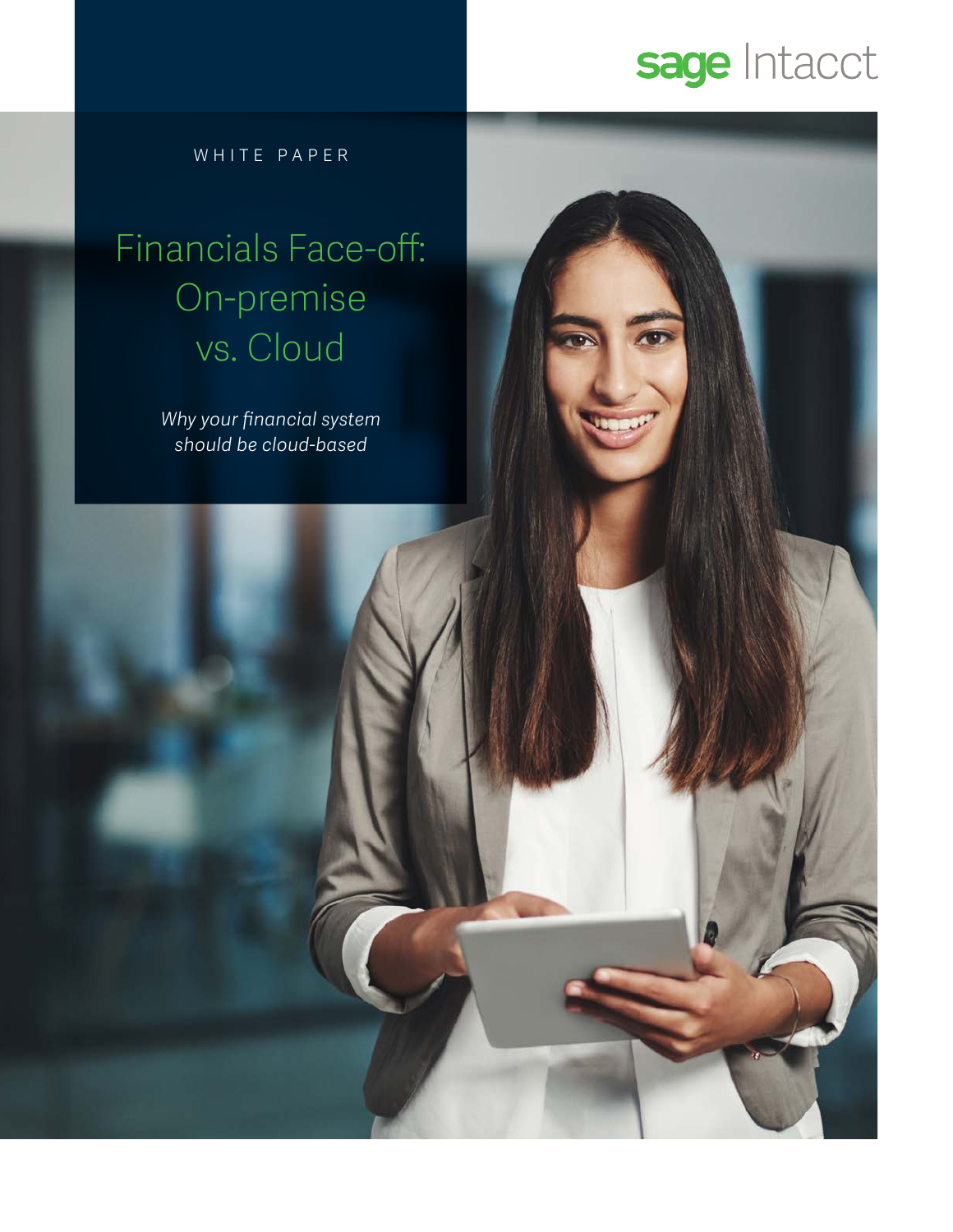### *Contents*

| Introduction                                                                                                                                                             | 3                         |
|--------------------------------------------------------------------------------------------------------------------------------------------------------------------------|---------------------------|
| The modern CFO's balancing act                                                                                                                                           | 3                         |
| The challenge                                                                                                                                                            | 4                         |
| Why is it so hard to get good financial information?                                                                                                                     | $\overline{4}$            |
| Your first decision                                                                                                                                                      | 5                         |
| Choosing a software delivery model<br>Software Delivery Models at a Glance                                                                                               | 5<br>6                    |
| Considering cloud                                                                                                                                                        | 7                         |
| Is the cloud right for my finance organisation?<br>Brookfield Asset Management's Public Securities Group moves from on-prem<br>to the cloud with Sage Intacct<br>Results | 7<br>$\overline{9}$<br>10 |
| Evaluating solutions                                                                                                                                                     | 11                        |
| Selecting a solution: it's still about best practices                                                                                                                    | 11                        |
| Vetting cloud vendors                                                                                                                                                    | 13                        |
| What to look for in a cloud software provider<br>7 Attributes to Look for in a Cloud Vendor<br>7 SLA Must-Haves                                                          | 13<br>13<br>15            |
| Buyer beware                                                                                                                                                             | 16                        |
| How to be an informed buyer<br>Two Bits of Guidance                                                                                                                      | 16<br>16                  |
| Conclusion                                                                                                                                                               | 17                        |
| You are in the power seat                                                                                                                                                | 17                        |
| About Sage Intacct                                                                                                                                                       | 18                        |

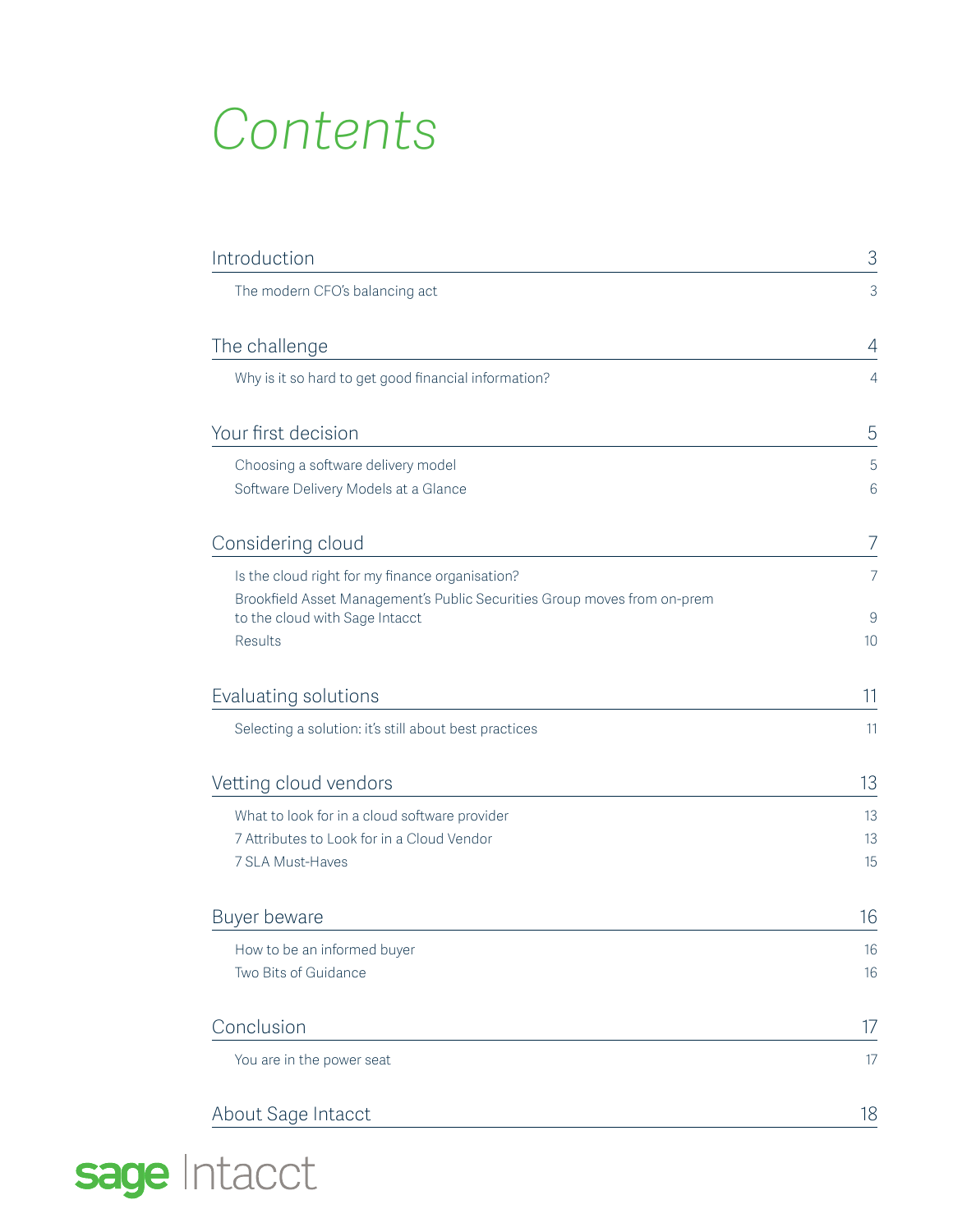### <span id="page-2-0"></span>*Introduction*

#### **The modern CFO's balancing act**

Financial leaders today balance the need to manage an increasing level of business complexity with the need for speed. You're expected to keep your eye on multiple entities across multiple regulatory frameworks and multiple currencies. Think that's complicated? Now add frequent change to the equation. A monthly or quarterly financial check-in isn't good enough for today's CFO. You need the agility to make decisions at a moment's notice – and those decisions must be based on the real-time financial truth.

In today's complicated business climate, you need the latest technology to stay competitive. With an increasing number of people working remotely, being able to close your financials, run reports, make decisions, and keep up with the myriad of changing regulations is paramount. Is your on-premise financial management software helping you grow and compete – or holding you back? This paper will help you understand whether it's time to make a move to the cloud. You'll discover:

- Why most financial software systems hinder your ability to get good financial information
- The six key questions you need to ask before considering a move to a cloud-based financial solution
- Why the process for evaluating software is different for cloud solutions and the seven things to make sure you've got in your SLA.

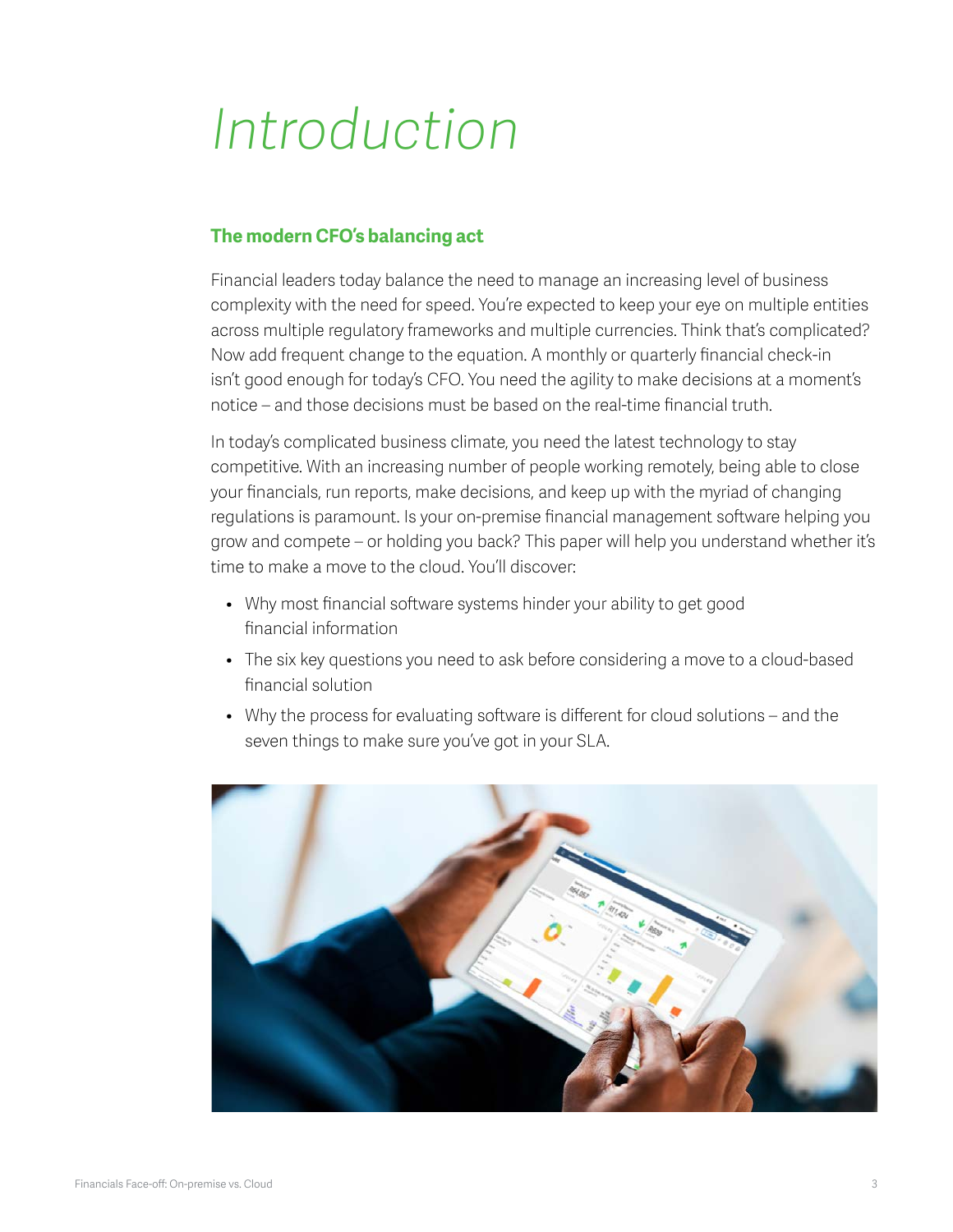# <span id="page-3-0"></span>*The challenge*

#### **Why is it so hard to get good financial information?**

It's not you, it's your software.

Financial management and accounting software date back to the late 1980s, following the shift to Microsoft Windows. Every major financial software package as we know today arose from this transition. Quicken, Microsoft Dynamics, SAP, and Oracle all pre-date the Internet.

The problem with these systems is that they were never designed for today's always-on, always-connected world. Instead of being able to configure your system on the fly, you have to pay for costly, permanent customisations. As a result, you find yourself held back by vendor lock-in. This lack of flexibility also makes it difficult to get the reports you need, with the right information at the right time.

And that's precisely why so many companies are trapped in the past, struggling with old-fashioned, Quicken, Microsoft Dynamics, SAP, and Oracle all pre-date the Internet.

outdated financial management and accounting software packages. The fallout from using one of these older systems includes spiralling overhead costs, functional limitations, and unnecessary security risks. What's more, there's a cost to not being able to gain real-time visibility into your organisation's financial and operational KPIs. It's the cost of having your competitors make faster, better decisions than you.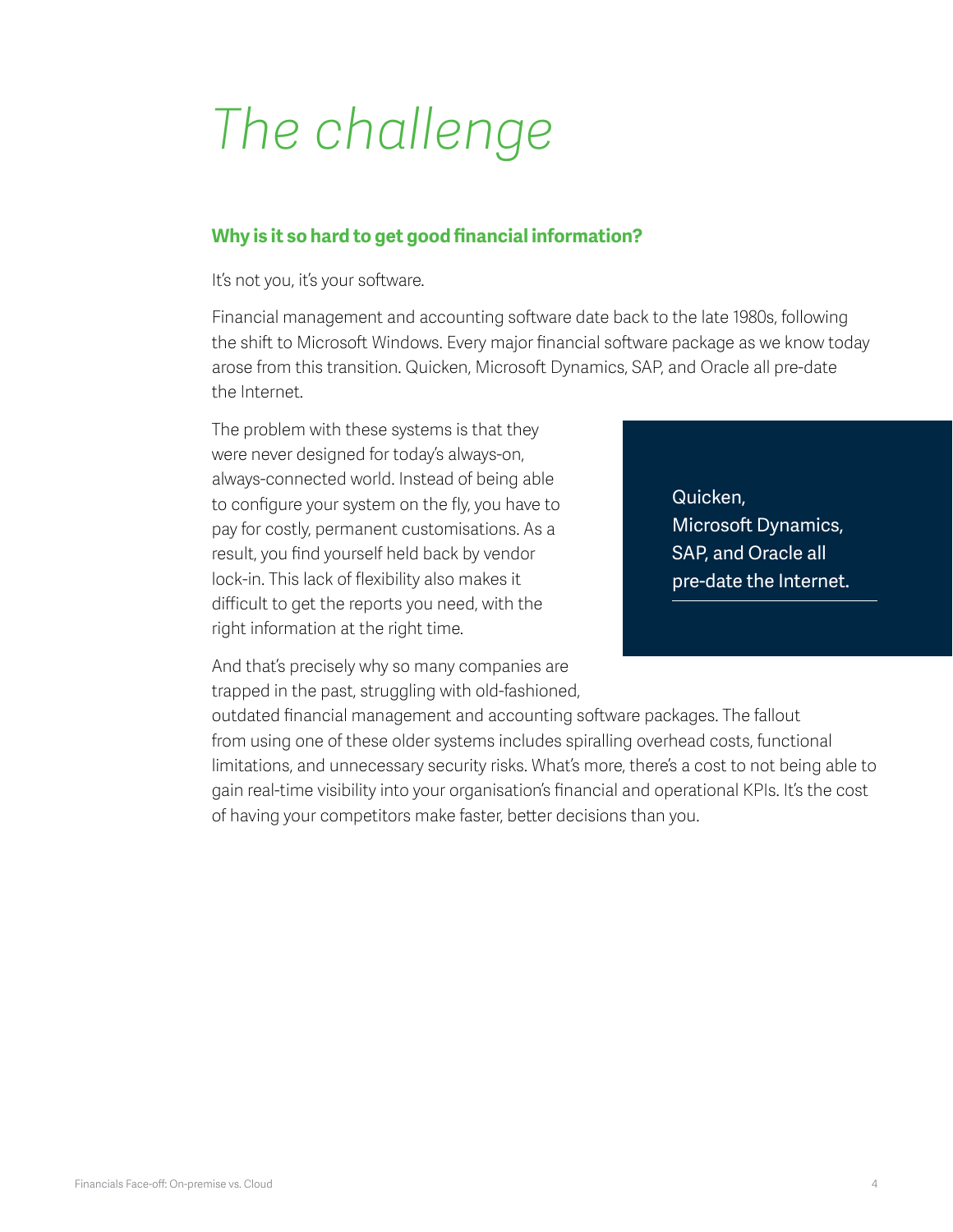### <span id="page-4-0"></span>*Your first decision*

#### **Choosing a software delivery model**

If you are considering a new financial management system, there's one decision you need to make early on – which delivery model will provide the best performance for your organisation.

Here's a high-level overview to help you understand your three main options, followed by a chart with more details.

**On-premise solutions.** With this traditional model, you license software and run it on your servers. When considering this model, be sure to account for the capital and operating expenses associated with deployment, operations, support, customisation, integration, maintenance, and upgrades. While these costs can be too great for small and mid-sized organisations to sustain, on-premise solutions remain a viable option for some larger companies. These organisations often have a built-out IT infrastructure, investment capital, and expertise to support and maintain major software applications.

**Hosted solutions (single tenant).** In a hosted environment, the software physically resides at a remote data centre operated by an expert third-party hosting provider. Your team would usually use a product like Citrix to access the software over the Internet and see the screens being generated at the hosting provider. This model eliminates the responsibility of maintaining hardware infrastructure and therefore can help you avoid large upfront capital expenditures. But it works by providing you with a unique "instance" of your financial system on a dedicated server. That means you would still face the same costs for customisations, upgrades, integration, support, and service.

**Cloud solutions (multi-tenant).** Just like Google, Amazon, and online banking, cloud-based financial applications were built for the Internet age. Also known as "software as a service" (SaaS), these applications offer direct, always-on access to the solution, typically paid for on a per-month subscription basis. They are multi-tenant, which means you can unlock only your data, but you work from a shared system – a single set of resources, application infrastructure, and database. There are no upfront fees, capital investments, or long-term commitments because you do not buy, license,

Just like Google, Amazon, and online banking, cloud-based financial applications were built for the Internet age.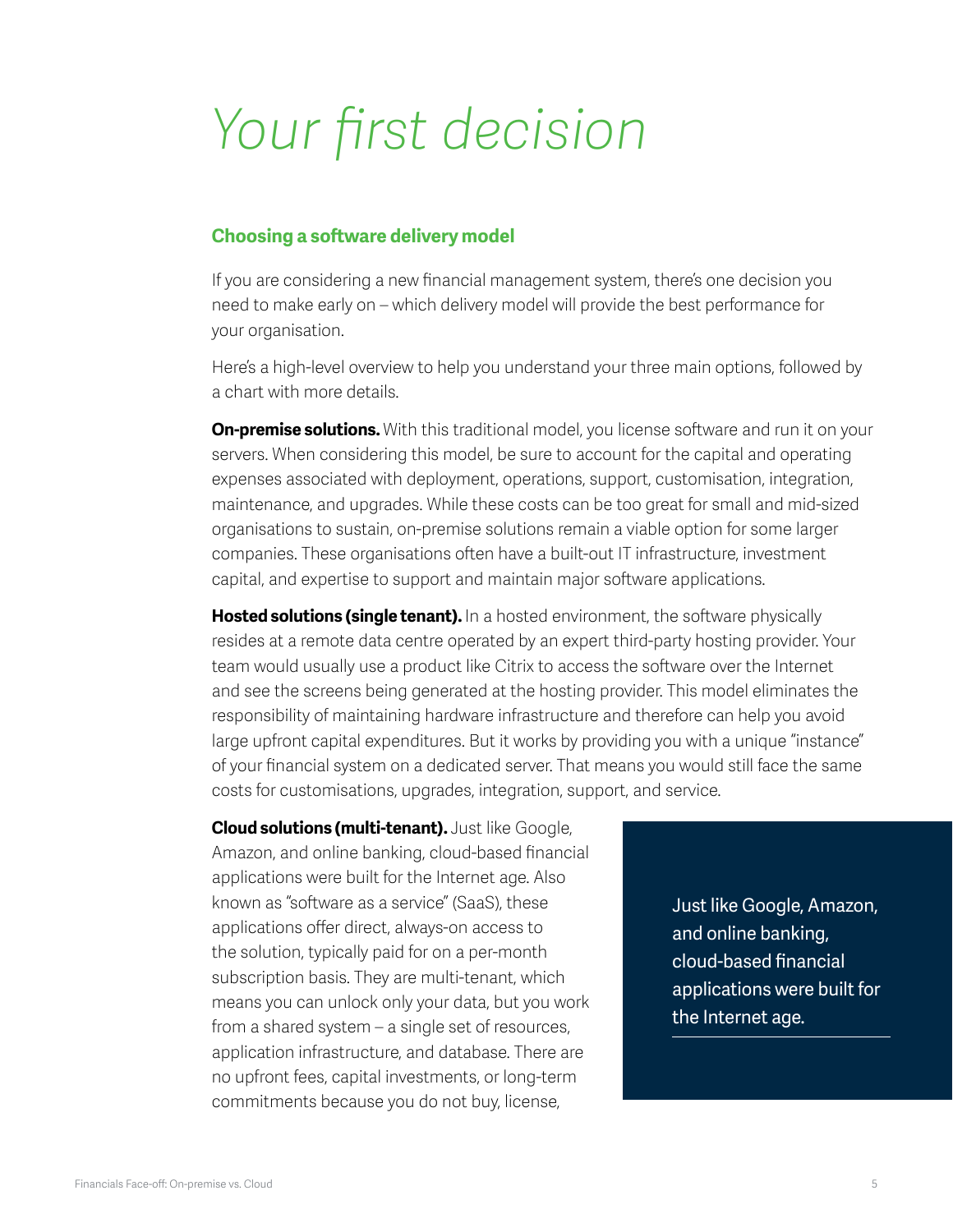<span id="page-5-0"></span>or manage the underlying hardware, software, or networking infrastructure. Upgrades are performed by the provider at no additional cost to you. Even if you make extensive changes to the system, your customisations "roll over" to work with the new upgrade.

#### **Software delivery models at a glance**

|                                   | <b>On-premise software</b>                                                                                                                     | <b>Hosted software</b>                                                                                                                                                     | <b>Cloud/SaaS</b>                                                                                                                                                                                                                   |
|-----------------------------------|------------------------------------------------------------------------------------------------------------------------------------------------|----------------------------------------------------------------------------------------------------------------------------------------------------------------------------|-------------------------------------------------------------------------------------------------------------------------------------------------------------------------------------------------------------------------------------|
| <b>Application</b><br>development | Developed for the 1980s<br>innovation of client/server,<br>Windows-based computing.                                                            | Runs on-premise software in<br>a third-party data centre and<br>adds a layer for online delivery<br>(e.g., Citrix).                                                        | Developed from the ground up<br>for online delivery.                                                                                                                                                                                |
| <b>Deployment</b>                 | Installed on the customer's<br>hardware.                                                                                                       | Installed on a third-party<br>vendor's hardware - delivered<br>via an internet connection.                                                                                 | A single vendor both develops<br>and operates the applications<br>- delivered via an internet<br>connection.                                                                                                                        |
| Implementation                    | Usually 3-6+ months.                                                                                                                           | Usually 3-6 months.                                                                                                                                                        | Usually 6-12 weeks.                                                                                                                                                                                                                 |
| <b>Customisation</b>              | Can be expensive and time-<br>consuming. Risk of "dead-end"<br>customisations that break<br>when new versions of the<br>software are released. | Same as on-premise.                                                                                                                                                        | Clickable configurations<br>replace costly customisation<br>and do not break with<br>application upgrades.                                                                                                                          |
| User interface                    | Designed for Windows<br>machines in a client/server<br>environment, and not always<br>optimised for ease of use<br>and learning.               | Same as on-premise, with an<br>extra layer for presentation<br>(e.g., Citrix).                                                                                             | Designed from scratch for<br>the Web environment, to<br>match what the paradigm<br>users expect and are familiar<br>with. Built from the ground<br>up to be easy to use on<br>multiple devices, with multiple<br>operating systems. |
| <b>Upgrades</b>                   | Annually                                                                                                                                       | Annually                                                                                                                                                                   | Monthly or quarterly                                                                                                                                                                                                                |
| Integration                       | Difficult and expensive.                                                                                                                       | Same as on-premise.                                                                                                                                                        | Readily available via application<br>programming interfaces (APIs).                                                                                                                                                                 |
| <b>IT Support</b>                 | Generally provided by<br>the customer.                                                                                                         | Same as on-premise, but<br>complicated by the existence<br>of third-party hosting vendor.                                                                                  | Generally included in the<br>package from the vendor.                                                                                                                                                                               |
| Multi-tenancy                     | Not multi-tenant. Each<br>instance of the application<br>requires its own hardware/<br>software/networking<br>environment.                     | Same as on-premise.                                                                                                                                                        | Applications are designed to<br>be multi-tenant.                                                                                                                                                                                    |
| <b>Hardware</b><br>requirements   | Requires a specific operating<br>environment.                                                                                                  | Same as on-premise.<br>Users typically limited to<br>Windows only.                                                                                                         | Delivered via a Web browser so<br>generally operating system-and<br>browser-agnostic.                                                                                                                                               |
| <b>Accountability</b>             | The vendor is responsible for<br>the software, the IT department<br>is responsible for operations.                                             | Hosting providers and software<br>developers are two different<br>organisations so accountability<br>is complex. The IT department is<br>still responsible for operations. | One vendor provides an<br>end-to-end solution, so<br>accountability is inherent.                                                                                                                                                    |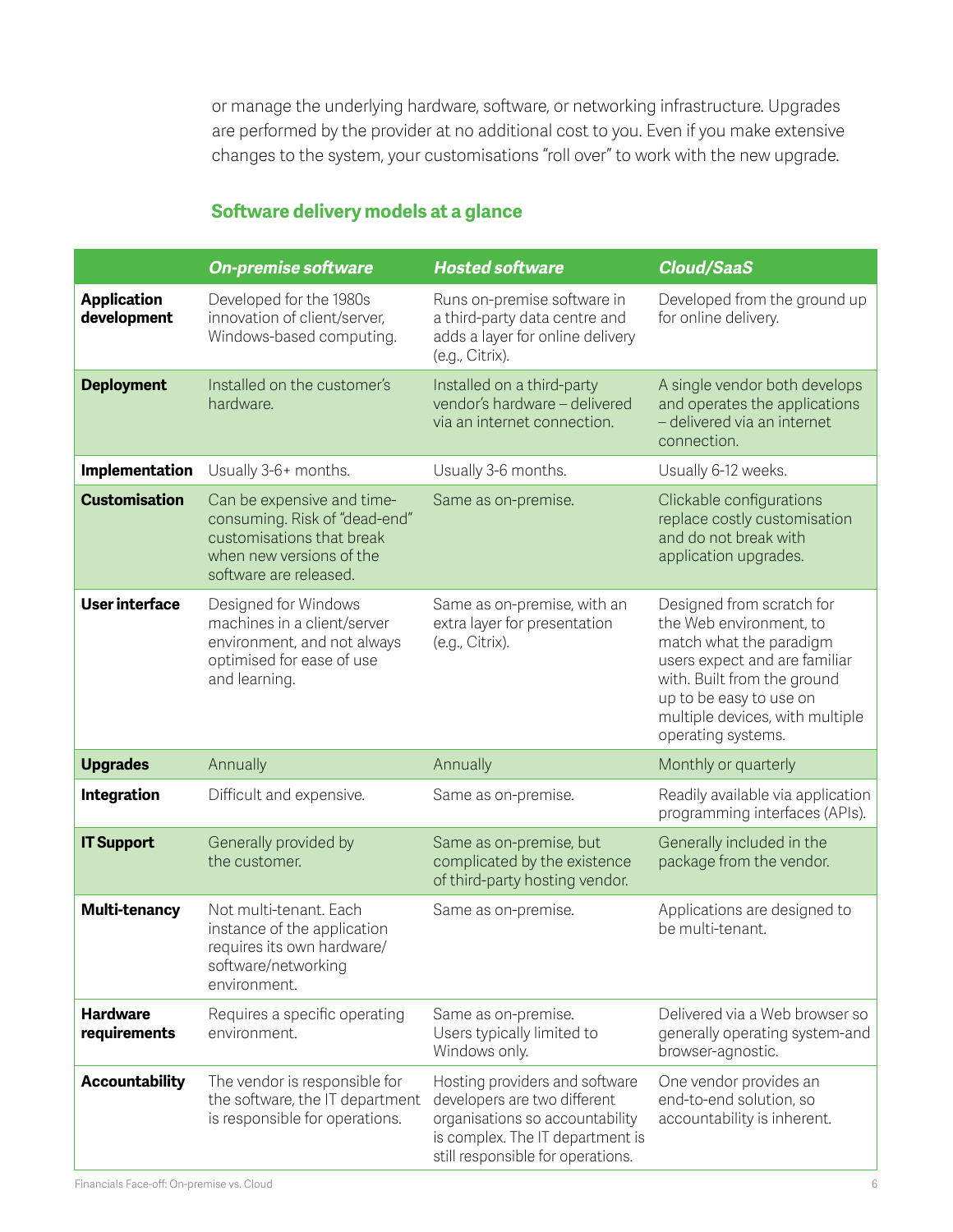# <span id="page-6-0"></span>*Considering cloud*

#### **Is the cloud right for my finance organisation?**

The cloud offers compelling and unmatched advantages for deploying business software, particularly financial applications. Instead of continuing to invest in antiquated, on-premise systems, leading digital transformation (DX) businesses have turned their focus to SaaS and cloud-enabled software because they need flexible and agile financial applications that are relatively easy to implement, configure, and update. Demand for cloud-based financial applications continues to grow because of the ability to access and analyse massive amounts of data in near real-time. With speed as a guiding factor to winning business globally, organisations want, and need, more from their finance systems than ever before, and that includes using the most up-to-date and advanced systems found in SaaS and cloud-enabled finance systems. (Source: IDC MarketScape: Worldwide Cloud and SaaS ERP Accounts Receivables and Accounts Payables Applications 2018–2019 Vendor Assessment)

While your next financial solution very well could be a cloud solution, it doesn't have to be. And it certainly should not be a choice based on "what everyone else is doing." Is the cloud right for your finance organisation? Conduct a quick check with these six questions.

#### **1. Does my team need to work outside the office?**

"Anytime, anywhere" accessibility is a key benefit of moving to the cloud. The whole finance team can work anywhere – in the office, at home, around the corner, or the world – using only a standard and secure Web browser and an internet connection. You don't need extra security hardware or software, or a VPN connection. In today's business environment, this has never been more important.

#### **2. Does my business need to accelerate financial processes – without increasing headcount or IT budget?**

High ROI and rapid payback are common with cloud applications. In a recent study by Nucleus Research, cloud-based financial management and accounting implementations were found to deliver 3.2x more ROI than on-premise software.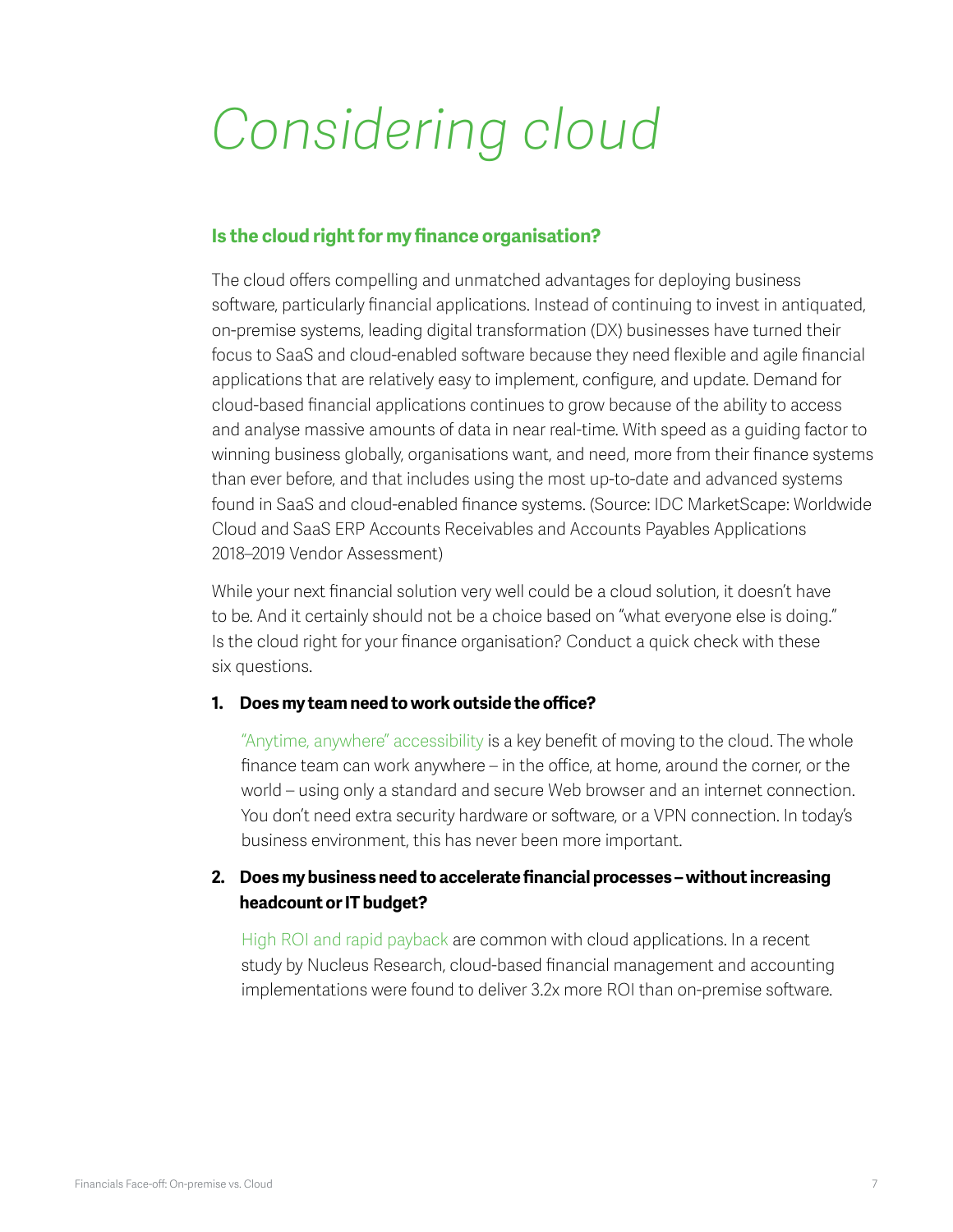Considerable financial advantages come from avoiding the capital investments and operating expenses associated with an on-premise system. But cloud systems also drive higher ROI through time savings and process efficiencies. Since cloud systems are inherently Web-based, live, and real-time, they greatly accelerate crucial financial processes like collections, consolidations, and period closes. Plus, modern cloudbased systems offer extensive automation and integration capabilities. You can go a long way toward eliminating productivity busters like manual data entry, paper-based processes, and spreadsheet maintenance.

#### **3. Does my financial system need to integrate with Salesforce.com or other applications?**

Easy integration comes with the territory in the cloud. APIs and Web services enable cloud systems to easily integrate so your company can use the best applications for each functional area of the business. That means no more costly custom programming and maintenance from expensive IT resources.

#### **4. Do my managers want or need self-service access to their relevant KPIs?**

Real-time visibility is a hallmark of today's cloud systems. You can provide access to traditional finance department users and other stakeholders across the business. For instance, many financial services firms that are adopting cloud financials provide real-time dashboards for their management team, so everyone can see the key performance indicators that apply to their department. Others provide access to a broader range of employees so they can view dashboards, enter and approve expenses, and create purchase orders. Some also give 3rd party access, such as lenders, auditors, CPAs, and board members allowing real-time key information to build trusted relationships.

#### **5. Does my organisation struggle with inefficient processes?**

The cloud can help you gain company-wide operational efficiencies. You can streamline classic finance processes – such as consolidations and closes. But you can also leverage it to tie in other company functions and processes, as well as your customers and suppliers. For example, you can coordinate purchasing workflows that involve all stakeholders. You can deliver a 360-degree order-to-cash process that connects finance and sales. And you can create budget dashboards for department managers and help increase operational alignment.

The cloud enables companies to sidestep the pitfalls of "management by spreadsheet" and avoid the limitations of single-user systems like QuickBooks that trap information in desktop silos.<sup>9</sup>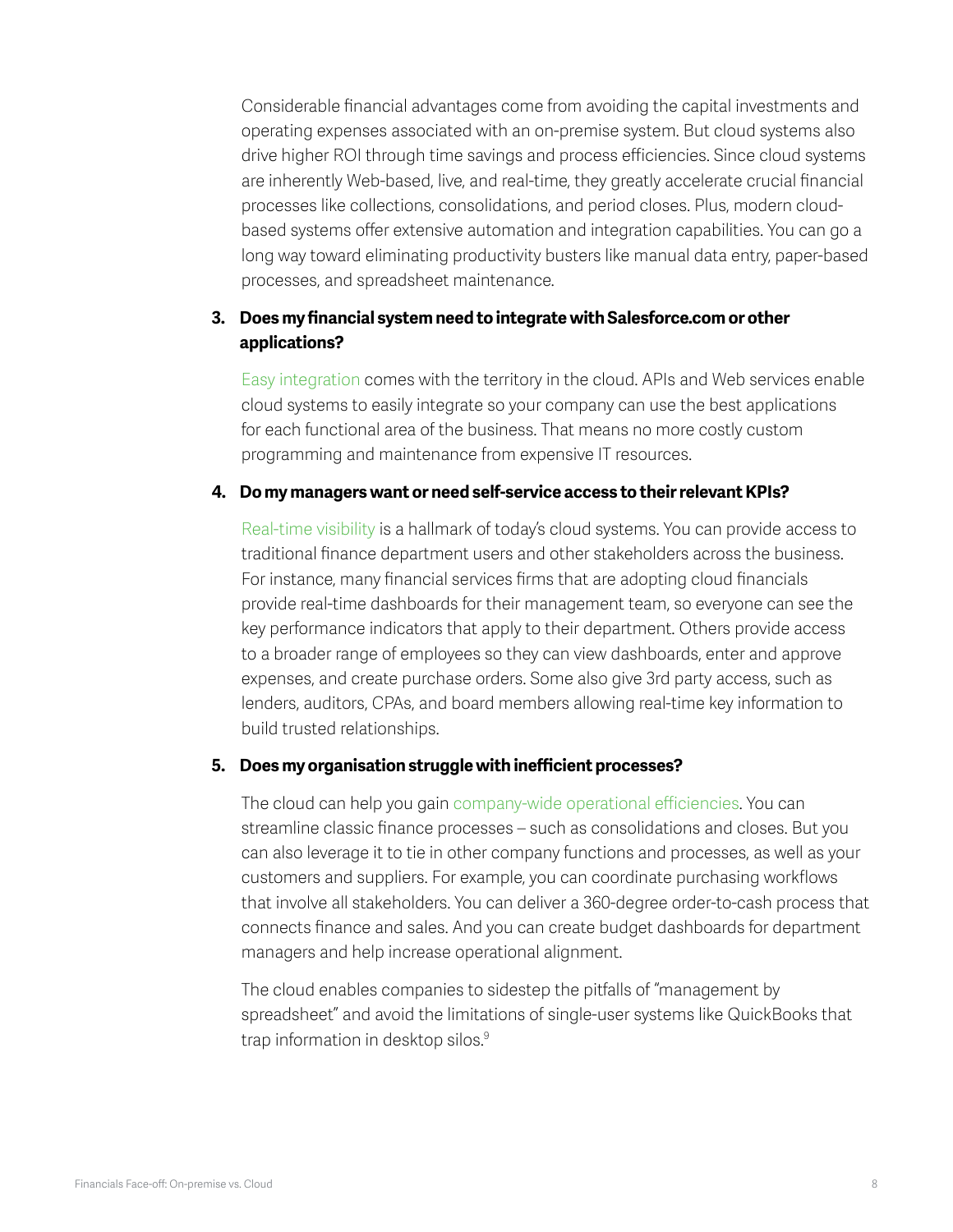#### <span id="page-8-0"></span>**6. Do we need to compete with bigger businesses – on a smaller budget?**

A cloud-based financial system lets you tap into a world-class infrastructure. Your vendor amortises costs over thousands of customers, so they can maintain world-class infrastructure and provide you with 24x365 operations, continuous backups, disaster recovery, and superior security. This offers you a far higher level of performance, reliability, and security than you may be able to afford on your own. Plus, cloud applications can be provisioned immediately and are upwardly and downwardly scalable. So you can get started quickly and change on a dime.

#### **Brookfield Asset Management's Public Securities Group moves from on-prem to the cloud with Sage Intacct**

Many financial services firms that are adopting cloud financials provide real-time dashboards for their management team, so everyone can see the key performance indicators that apply to their department.

A wholly-owned subsidiary of Brookfield Asset

Management, Inc., Brookfield's Public Securities Group invests in publicly traded real estate and infrastructure securities. The group currently manages approximately \$16 billion in assets under management globally. Over the past few years, the firm underwent a significant evolution as it reevaluated strategies and laid a foundation for growth.

The entire company was using a legacy mainframe system that required central administration and IT maintenance, complicated reporting workarounds, and paper-based processes. Accounting workflows were cumbersome and inefficient, especially for the Public Securities Group's distributed finance team. To resolve these issues, Brookfield decided to make a switch to a more robust financial management solution – Sage Intacct.

"We wanted to upgrade to cloud-based financial software with flexible reporting, simple configuration, and reliable security," noted Kyle O'Connor, vice president of finance and accounting for Brookfield's Public Securities Group. "Choosing Sage Intacct was an easy decision because it met all of our key requirements. After comparing it with multiple other options, we were most impressed by Sage Intacct's comprehensive multi-entity functionality, which I knew I could manage myself without a computer science degree."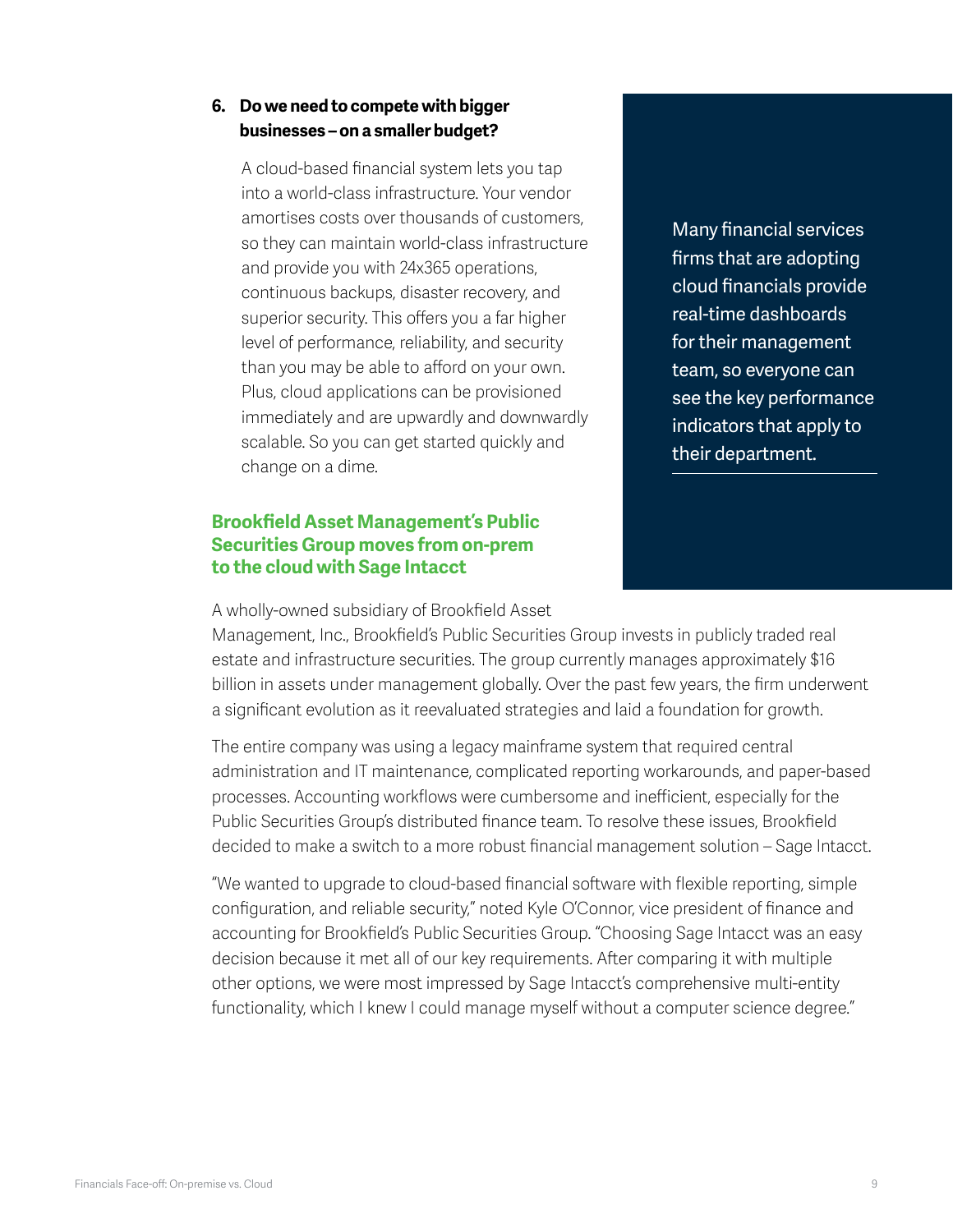<span id="page-9-0"></span>With Sage Intacct and American Express vendor payment services, Brookfield's Public Securities Group completely revamped its accounts payable (A/P) process. As a result, the A/P team cut in half the time they spent securing approvals, mailing hard copy checks for signatures, and entering vendor payments – and cleared their backlog of over 100 bills. Also, Sage Intacct's global consolidations, currency conversions, projects, and fixed assets capabilities streamlined several other financial workflows. The group shortened its monthly close to just ten days, which ended a perpetual cycle of starting on the next month's close without any break after completing the prior months. And because Sage Intacct's general ledger uses dimensions that capture the business context of each transaction, Brookfield's Public Securities Group can now analyse performance by various drivers without having to manipulate data outside the system in Excel. "With Sage Intacct's flexible reporting, we can cut the data however we need to for real-time planning, which is a great improvement over our old software that only allowed a general ledger dump into Excel," O'Connor shared. "And as we're working on the coming year's budget,

Brookfield Public Securities Group cut their monthly close in half, improved Accounts Payable efficiency by 40%, saved 120 hours per year on report preparation and gained granular departmental insights for better planning – allowing the team to take on new responsibilities and scale with minimal, if any, added headcount.

Sage Intacct allows us to do detailed comparisons for specific departments – something we've never had before – and get our budget finalised ahead of time instead of after the year is already half over. This will certainly help us improve the group's gross margins down the road."

#### **Results**

- **• Obtained faster insights and cut monthly close process in half**
- **• Improved Accounts Payable efficiency by 40%**
- **• Saved 120 hours/year on report preparation**
- **• Maintained lean finance team despite continued business growth**
- **• Software paid for itself in <6 months**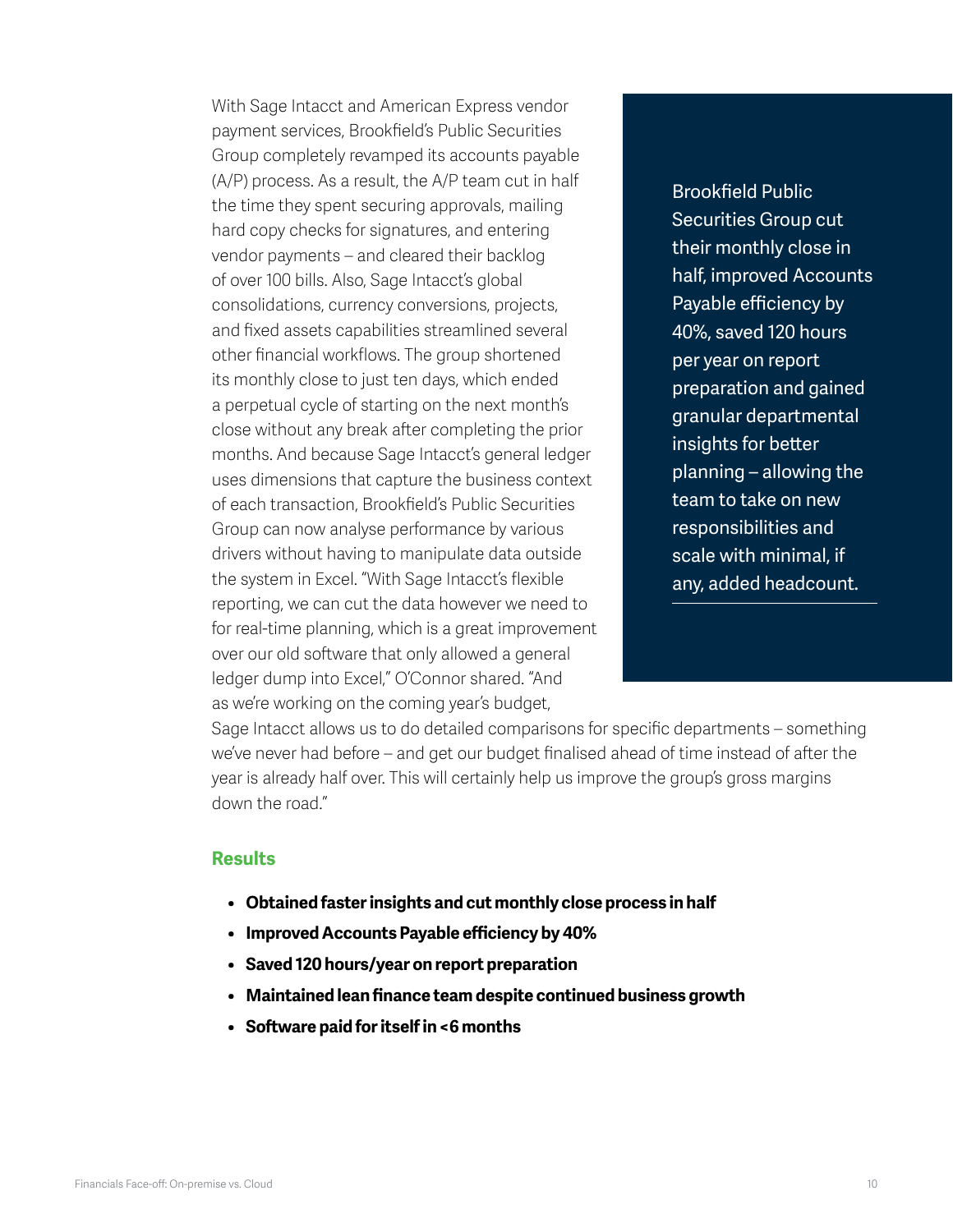### <span id="page-10-0"></span>*Evaluating solutions*

#### **Selecting a solution: it's still about best practices**

When it's time to evaluate vendors for your financial system, it's essential to remember that you are ultimately choosing a sophisticated software application. Even with cloudcomputing implementations, the basic process of vetting vendors remains unchanged. Consult the basic evaluation checklist below – then be sure to continue to the next section for additional questions you should ask cloud vendors.

**Gather requirements.** Carefully define and document your needs. Get input and gain consensus from key users in related departments across the organisation. Do you need to integrate with CRM systems? Talk to sales. Do you need to deploy new purchase requisition processes? Talk to accounts payable. Do you need budget and planning? Talk to FP&A.

**Identify top priorities and challenges.** Determine which functionality and requirements are "musts" and rank them so that you can select the system which best fits your finance team's unique needs.

**Create an RFP.** With requirements established, now's the time to list your needs, expectations, and parameters on a Request for Proposal (RFP) form that you can send to a shortlist of vendors. Using the same form for all vendors will allow you to make an apples-to-apples comparison of solutions.

**Research your options.** Go online to develop a shortlist, sift through competing offerings, and comb through independent research and reviews. You can consult social networks like LinkedIn and Twitter to connect with people that are already using the products you are evaluating. For real-world reviews by actual users, check out Gartner Peer Insights, [Proformative,](http://www.proformative.com/) [TrustRadius,](http://www.trustradius.com/) and the [Salesforce.com AppExchange](https://appexchange.salesforce.com/).

For real-world reviews by actual users, check out Gartner Peer Insights, Proformative, TrustRadius, and the Salesforce.com AppExchange.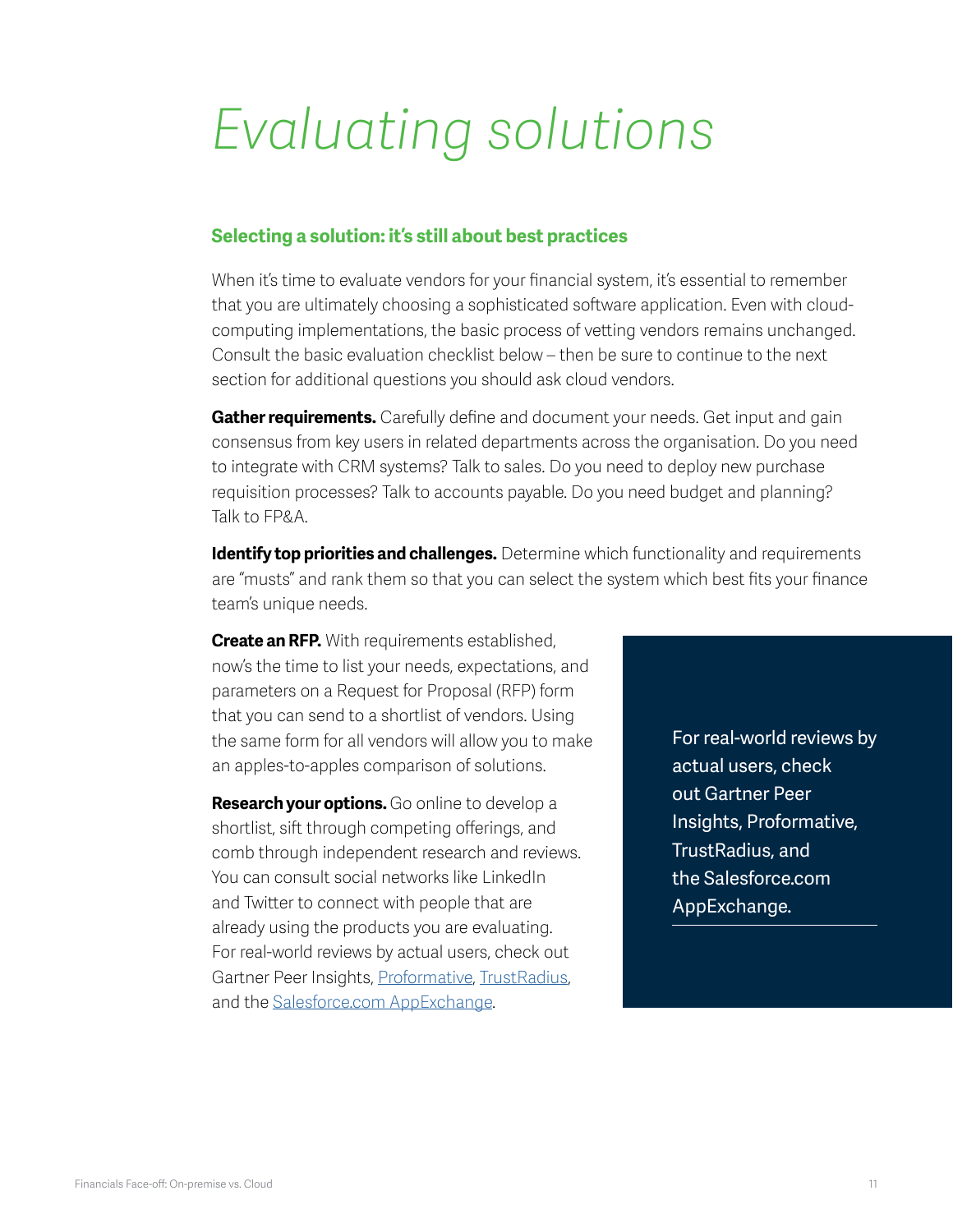**Demo or trial from shortlist.** There's no substitute for careful evaluation of the user experience. But be sure to see how things work at the administrative level as well.

**Focus on product fit.** Don't overlook the basic truth: Regardless of the deployment model, there's still no substitute for functional excellence. You need a financial system that offers comprehensive, up-todate features that modern organisations require. For instance, many companies find that multiple entity consolidation and project-based accounting are as essential as real-time reporting, process

Regardless of the deployment model, there's still no substitute for functional excellence.<sup>13</sup>

customisation, automated approvals, and integration with other software products.

**Check references, score, and select.** Be sure you carefully screen vendor references. Make certain that vendors provide access to happy and successful customers, but don't overlook online forums like the [Salesforce.com](http://Salesforce.com) [AppExchange,](http://www.appexchange.com/) where you can access unscreened, unfiltered feedback about vendor performance.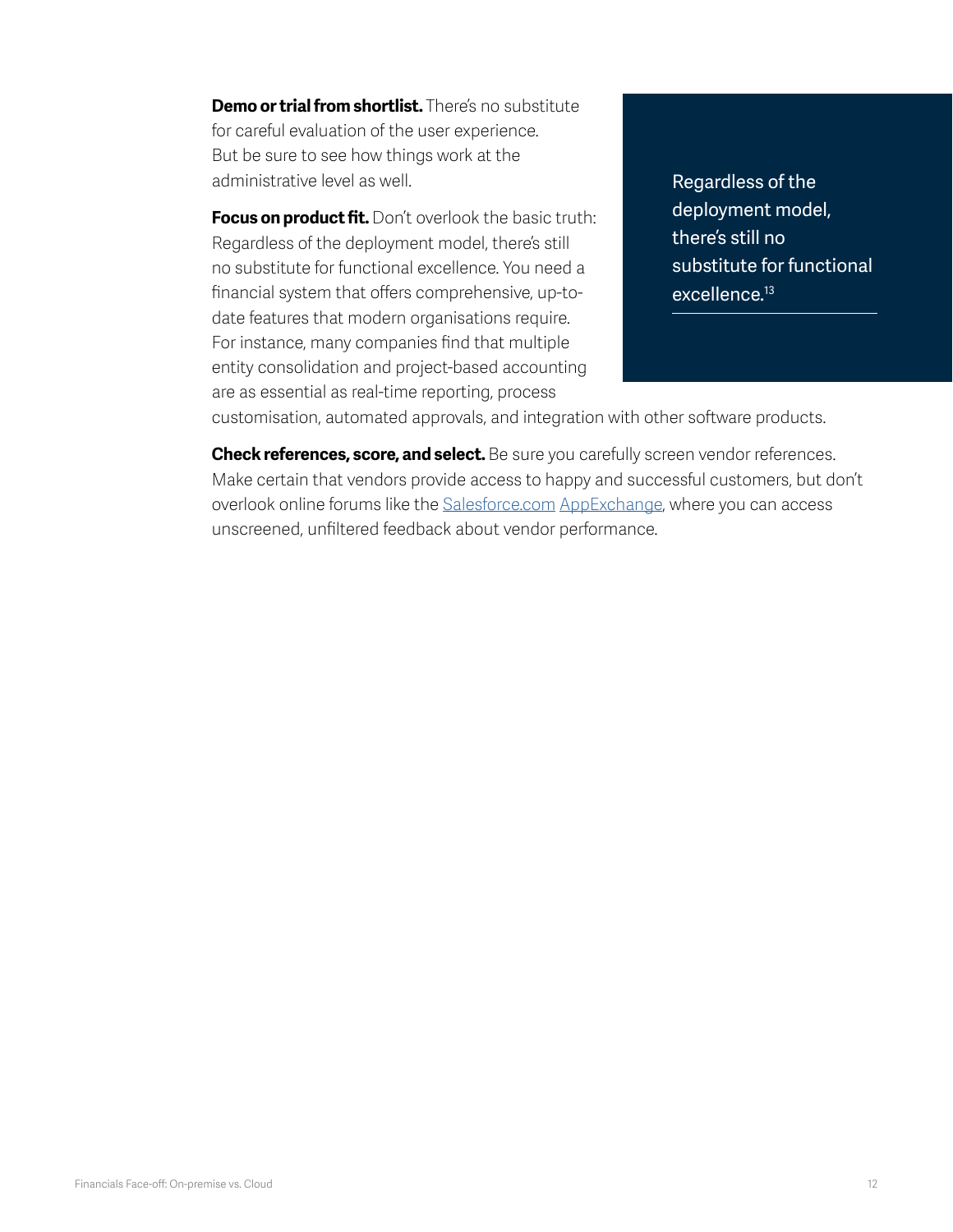## <span id="page-12-0"></span>*Vetting cloud vendors*

#### **What to look for in a cloud software provider**

When you move finance to the cloud, your vendor – not your IT department – will operate the financial system for you. This fundamental difference should have a major impact on your evaluation process. It's not like the old days when you licensed software from the vendor and then were on your own. In the cloud computing world, the vendor must form a long-term partnership with you and continue to earn your business every month.

#### **7 Attributes to look for in a cloud vendor**

- **1. Implementation success.** The ideal cloud financial solution is designed from the ground up as a cloud application and is backed by a vendor and partners with extensive experience. Make sure your vendor can point to a proven track record of successful implementations.
- **2. Operational track record.** Your chosen vendor isn't merely developing and licensing software. They're managing the financial systems that run your business – which makes the partnership strategic for you. Find out how your vendor conducts business. What's the cultural fit with your company? What standards do they pursue? Where are the applications physically being run?
- **3. Data ownership.** Ensure that it is unambiguous that you own your data and can obtain a copy of your data (for an appropriate fee) if your relationship ends. You'll also want an agreement for appropriate assistance in migrating away from the vendor should you ever decide to leave.
- **4. Infrastructure and security.** Most cloudcomputing vendors partner with elite data centre providers that provide the backbone to their offerings. Find out who those partners are. Where are the data centres located? What are the business-continuity contingencies?

Ensure your vendor can do a better job at running your system than you can – and that it will keep up the good work, month after month.<sup>14</sup>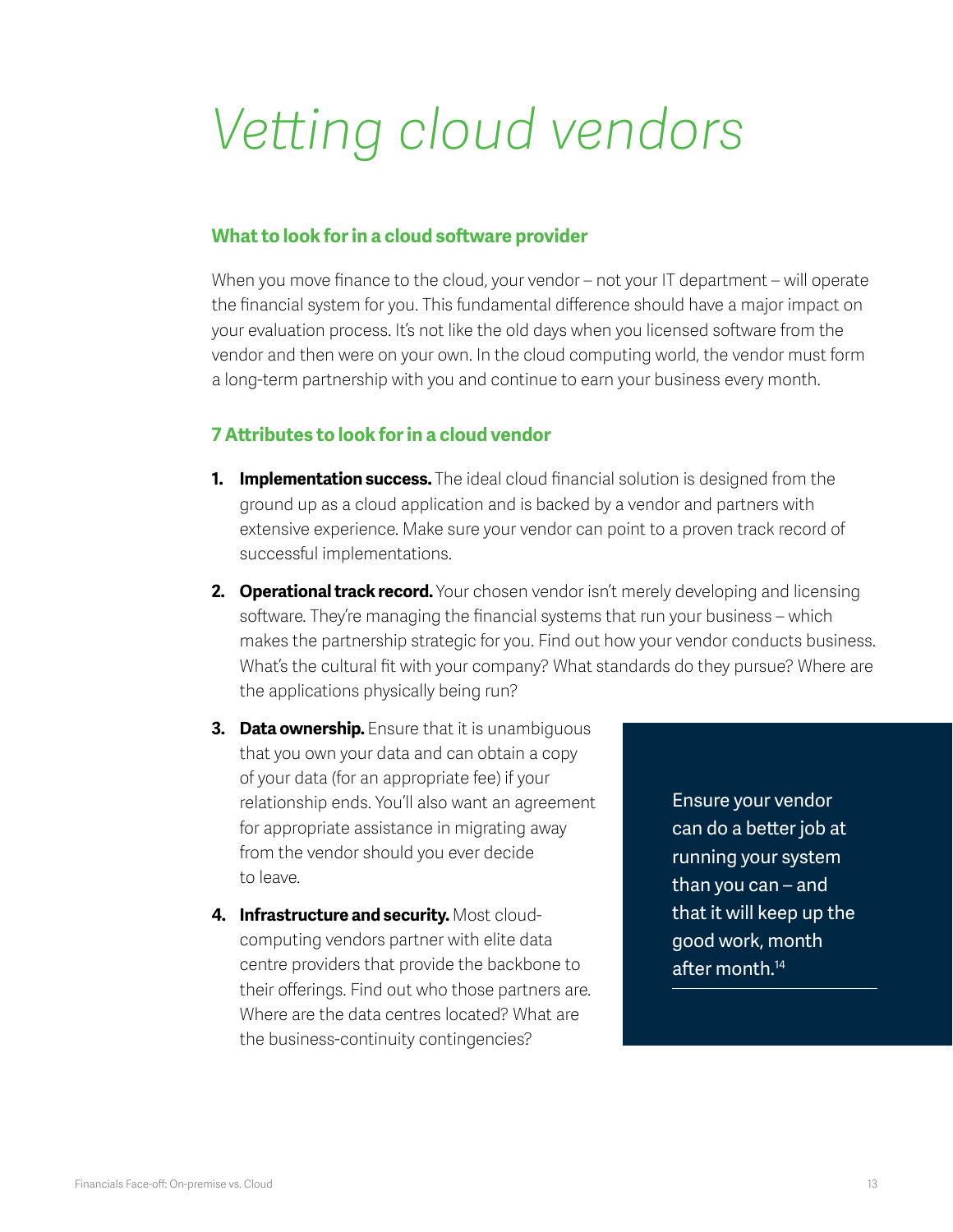What security standards have they adopted? Can they deliver guaranteed and appropriate levels of uptime? How do they prevent, detect, and remediate physical and network security breaches? Thoroughly evaluate each vendor's network operations centre and technology infrastructure.

**5. ROI/TCO.** Although the financial models can vary significantly, the total cost of ownership (TCO) is typically far lower for cloud-computing systems than it is for on-premise and hosted systems. Take the time to carefully structure proper ROI scenarios and timelines to determine the investments and payback periods. The only ongoing costs should be monthly fees for the software subscription, training, and configuration. If you are comparing cloud to on-premise, remember that software licensing for an on-premise solution makes up a very small percentage of its total cost. Additional ongoing costs may include customisation, hardware, IT personnel, maintenance, training, tuning, customisations, network maintenance, and much more. And that translates into a far more difficult investment hurdle. What's more, cloud computing costs are taken entirely from OPEX, whereas on-premise deployments typically include even larger OPEX plus significant CAPEX investments. (See Figure 1.)





**6. Support agreement.** A good support agreement will specify what level of support is free with subscription and will offer several levels of additional support. If you need to have access to U.S. based experts, find out where your vendor's support team is located. It's also a good idea to inquire about the people on your support team. Will there be accounting experts and seasoned representatives available to you if needed?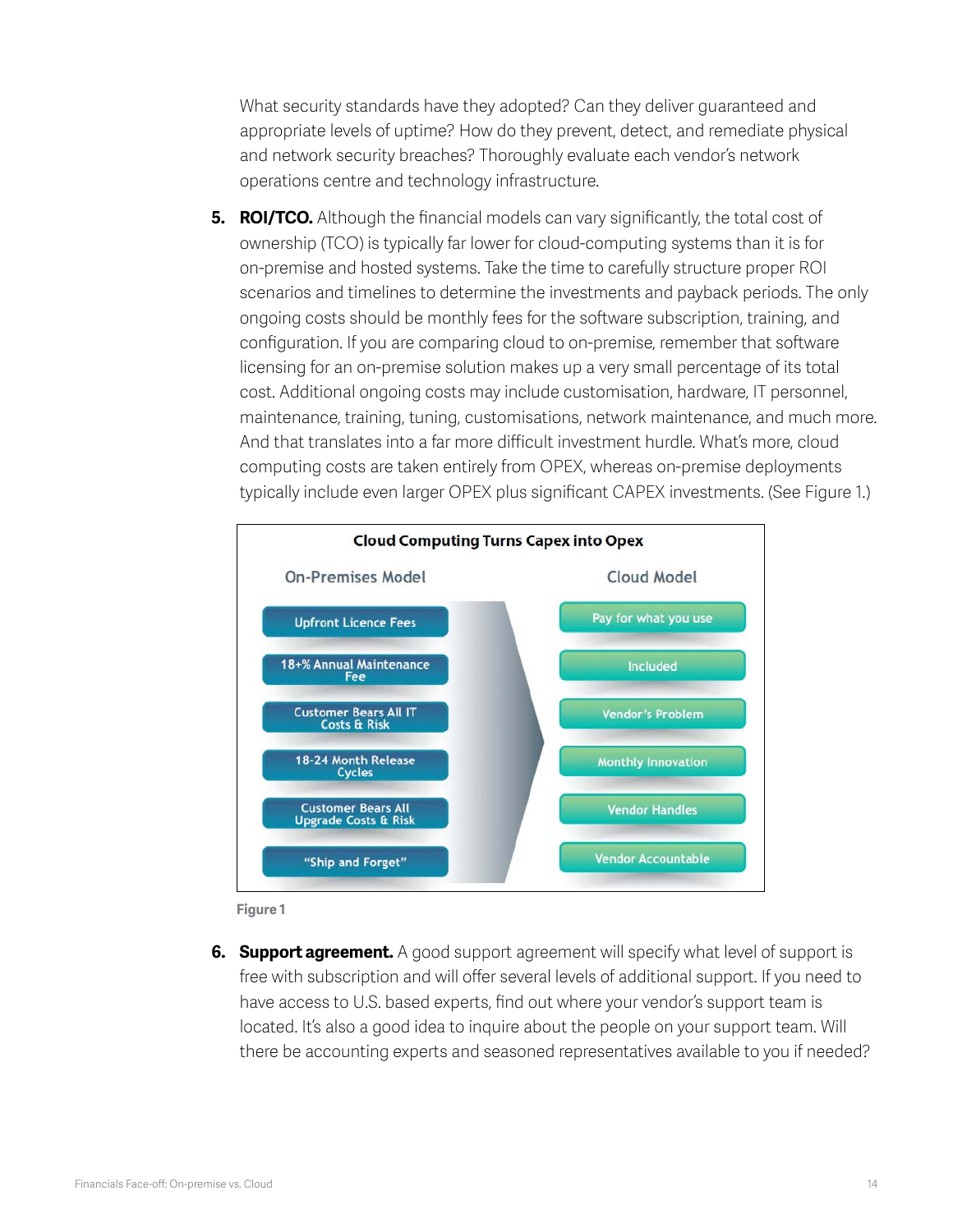<span id="page-14-0"></span>**7. Service level agreements.** Given the stakes, a world-class service level agreement (SLA) is a non-negotiable requirement when dealing with a cloud-computing vendor. With cloud computing, you rely more heavily on your vendor for support. You can't simply walk down the hall to ask your IT department for assistance if you encounter a system problem. Make sure your vendor has the appropriate infrastructure to offer the best expertise and responsiveness, and be sure to get an ironclad, comprehensive SLA. As the basis of your relationship, this document can be enforced for many years and is essential to setting expectations and insulating your organisation from risks. Look for SLA transparency from vendors who are unafraid to publish 12-month histories and current system status on their public websites. If a vendor does not have a public system-status website, it should be a major red flag that they may not have a complete handle on their operations.

#### **7 SLA Must-haves**

Your vendor's SLA should specify incentives and penalties for these performance metrics – and more. Make sure you've got the following areas covered, in writing.

- **1. System availability.** Look for a vendor that can commit to 99% availability or higher.
- **2. Disaster recovery.** If there's a data centre disaster, make sure that you'll be back up in 24 hours, and that you'll lose no more than 2 hours of data.
- **3. Data integrity and ownership.** If you decide to leave your cloud vendor in the future, you should be able to get your data out of the vendor's system – period.
- **4. Support response.** As a general rule, your vendor should be transparent about what constitutes a high-priority, medium priority, and lower priority issue – and should be able to respond to high-priority requests within one to two hours.
- **5. Escalation procedures.** If you have a support case that you feel needs to be escalated, be provided with a clear escalation path, and the contact information of at least three people to contact.
- **6.** Maintenance communication. Your vendor should let you know when regular recurring maintenance activities take place and should post a special notification if any maintenance activity is expected to take longer than normal.
- **7. Product communication.** Your vendor should commit to providing regular updates on new product features and product release notes.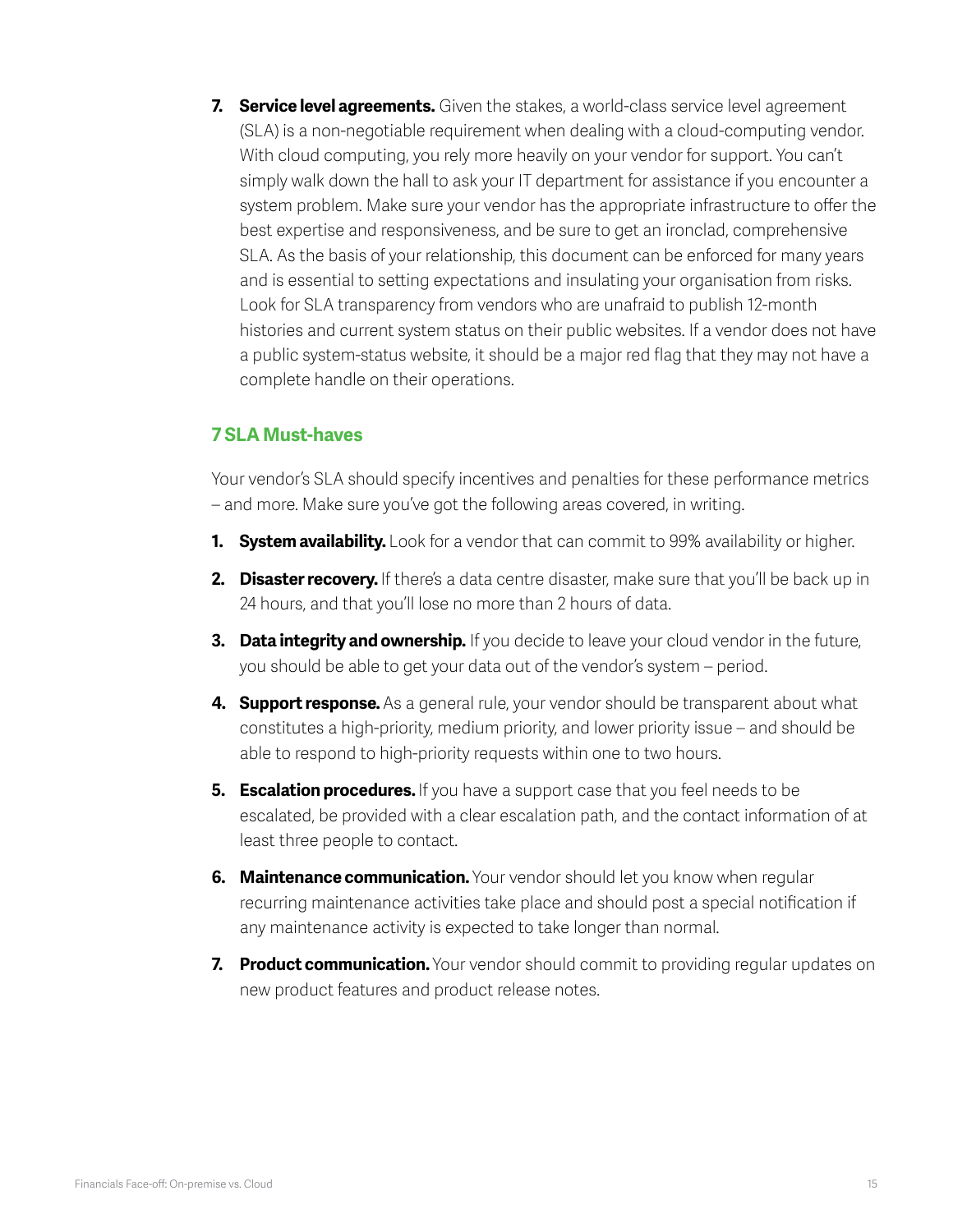### <span id="page-15-0"></span>*Buyer beware*

#### **How to be an informed buyer**

As the buyer of a cloud solution, you're in control. Again, cloud vendors must earn your business every month. They are motivated to look past the initial sales transaction and focus on a long-term relationship that keeps you happy. After you've done the hard work of assessing your requirements, drawing up your shortlist, and selecting a vendor to do business with, make sure that you understand what you are going to be paying for and when.

#### **Two bits of guidance:**

- **1. Be wary of steep upfront discounts.** Protect yourself by ensuring your agreement includes caps on price increases over time, or you can find yourself with a nasty surprise at the end of your first year of service.
- **2. Factor in all the variables to avoid surprises.** Pricing models for cloud applications vary widely. Some vendors charge an all-in-one fee. Others might break out various components like maintenance, support, or training and then add overage charges based on the number of users or number of transactions.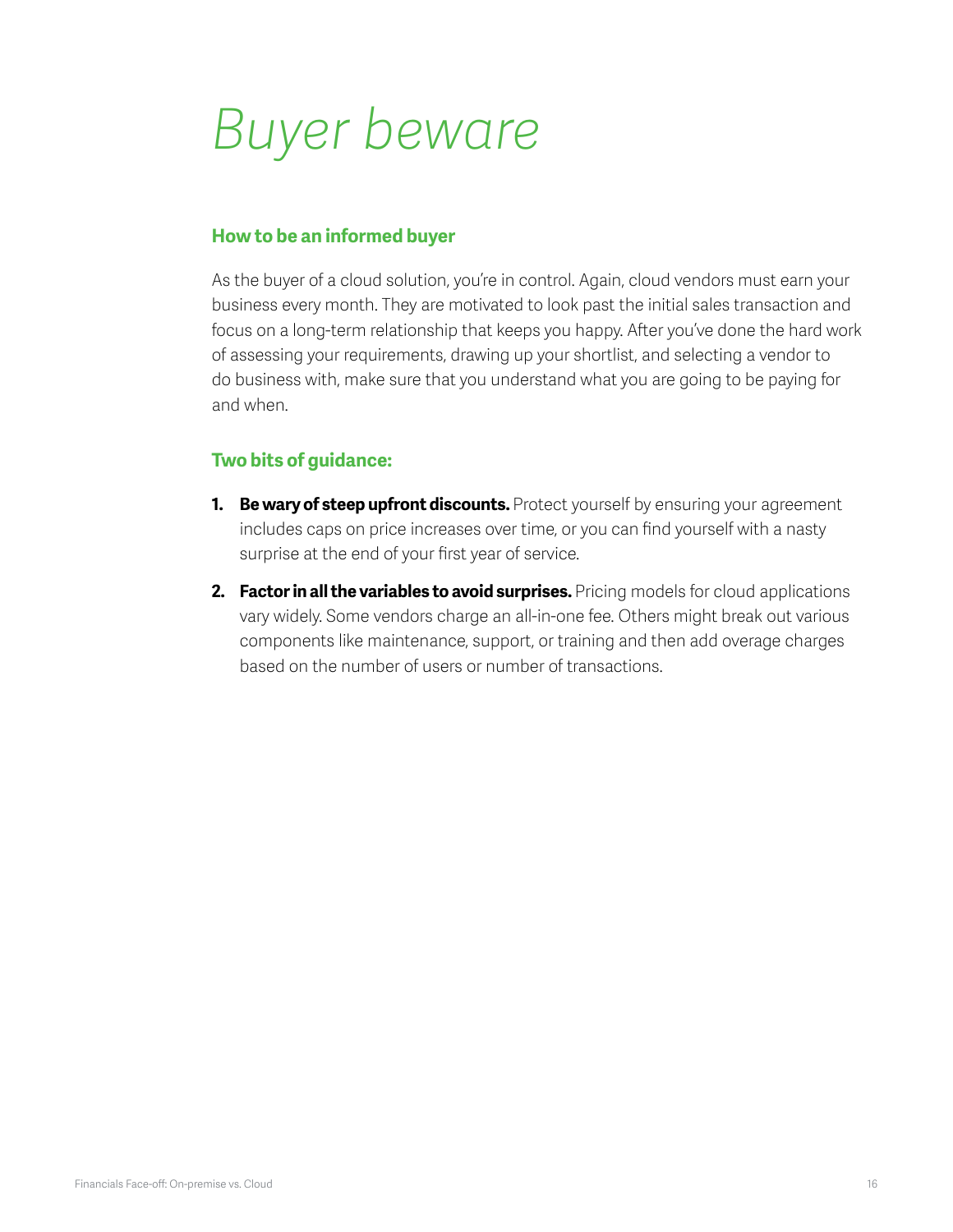# <span id="page-16-0"></span>*Conclusion*

#### **You are in the power seat**

With so many alternatives for financial applications, financial leaders must ensure they understand the implications of all options: on-premise, hosted, and cloud. Ultimately, cloud computing is about capitalising on a new software delivery model that accelerates payback of a larger ROI and better aligns the financial organisation with the new dynamics of growing businesses.

In this paper, you've discovered why older "legacy" systems make it difficult to get good financial information, what to expect from a modern cloud-based solution, and how to make sure you choose the right solution for your organisation. In today's market for accounting applications, the buyer has the power. No matter what solution you choose, you should expect faster financial closes, easier regulatory compliance, less manual work, real-time visibility and reporting, and an outstanding service level agreement. Good luck with your buying journey.

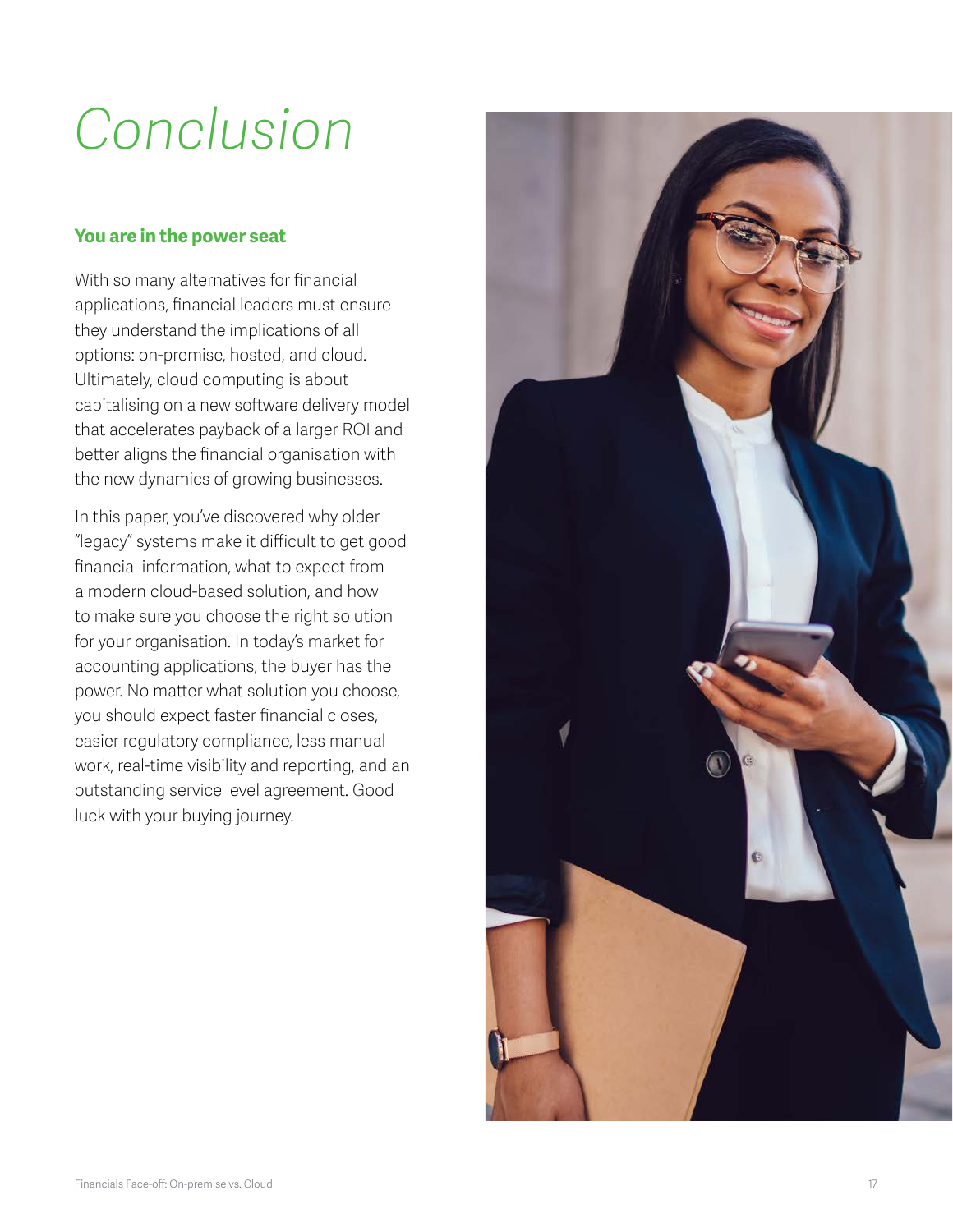<span id="page-17-0"></span>

### *About Sage Intacct*

*Sage Intacct is the AICPA's preferred provider of cloud financial applications. Over 1.5 million projects are run on Sage Intacct for a variety of organisations including consulting, BioTech, marketing, technology, accounting and more. Sage Intacct streamlines project accounting, while delivering real-time budget vs actual visibility for project managers, and detailed financial reporting for finance teams.* 

*Our modern, true cloud solution, with open APIs, gives project-based businesses the connectivity, visibility and efficiency they need to drive project performance. At Sage Intacct, we help service organisations strategically grow their business through detailed insights to support critical decisions.*